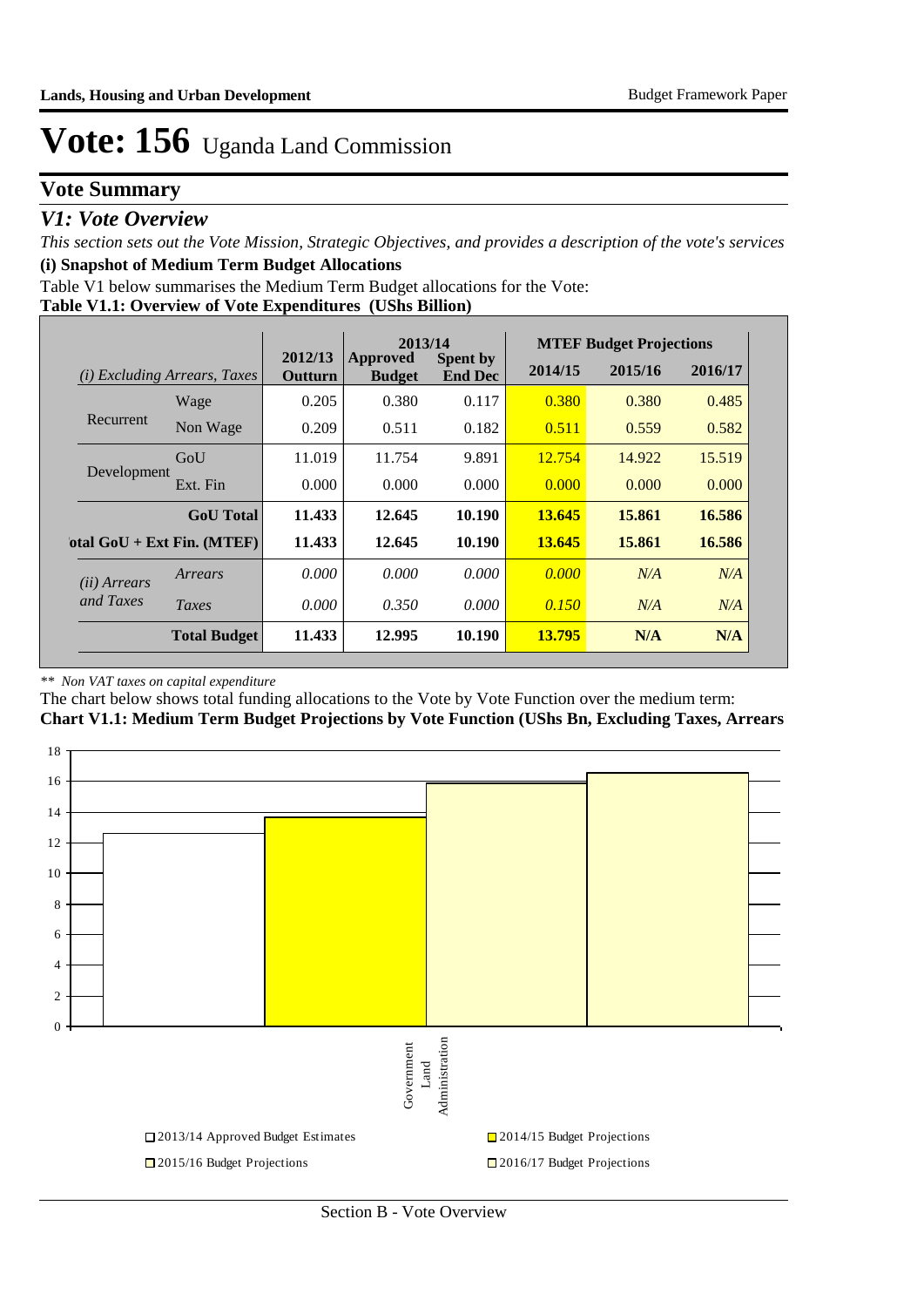### **Vote Summary**

**(ii) Vote Mission Statement**

The Vote's Mission Statement is:

*To effectively hold and manage all government land and property thereon and resolve historical land holding injustices.*

#### **(iii) Vote Outputs which Contribute to Priority Sector Outcomes**

The table below sets out the vote functions and outputs delivered by the vote which the sector considers as contributing most to priority sector outcomes.

| <b>Table V1.2: Sector Outcomes, Vote Functions and Key Outputs</b> |                                                 |                                                    |  |  |  |  |  |
|--------------------------------------------------------------------|-------------------------------------------------|----------------------------------------------------|--|--|--|--|--|
| <b>Sector Outcome 1:</b>                                           | <b>Sector Outcome 2:</b>                        | <b>Sector Outcome 3:</b>                           |  |  |  |  |  |
| Security of land tenure and productive<br>use of land resources    | Orderly development of urban and rural<br>areas | Adequate housing for socio-economic<br>development |  |  |  |  |  |
| Vote Function: 02.51 Government Land Administration                |                                                 |                                                    |  |  |  |  |  |
| <b>Outputs Contributing to Outcome 1:</b>                          | <b>Outputs Contributing to Outcome 2:</b>       | <b>Outputs Contributing to Outcome 3:</b>          |  |  |  |  |  |
| <b>Outputs Provided</b>                                            | None                                            | None                                               |  |  |  |  |  |
| 025101 Regulations $&$ Guidelines                                  |                                                 |                                                    |  |  |  |  |  |
| 025103 Government leases                                           |                                                 |                                                    |  |  |  |  |  |
| 025104 Government Land Inventory                                   |                                                 |                                                    |  |  |  |  |  |
| 025105 Government property rates                                   |                                                 |                                                    |  |  |  |  |  |

## *V2: Past Vote Performance and Medium Term Plans*

*This section describes past and future vote performance, in terms of key vote outputs and plans to address sector policy implementation issues.* 

#### **(i) Past and Future Planned Vote Outputs**

*2012/13 Performance*

- a) Processed and issued 518 government leases;
- b) Processed 28 government titles;
- c) Collected UGX 2.791bn NTR from premium and ground rent;
- d) Paid monthly staff salaries promptly ;
- e) Compensated 4723.85 hectares of Land.

#### *Preliminary 2013/14 Performance*

- a) Land Fund Regulations approved by Cabinet
- b)Processed and issued 158 Government leases;
- c) Processed 3 government land titles;
- d) Collected UGX 1.4bn NTR;
- e) Paid monthly staff salaries promptly;

f)Uganda Land Commission bill principles approved by Cabinet

g) compensated 1,230 hectares of Land.

#### **Table V2.1: Past and 2014/15 Key Vote Outputs\***

| <i>Vote, Vote Function</i><br><b>Key Output</b>           | 2013/14<br><b>Approved Budget and</b><br><b>Planned outputs</b>               | <b>Spending and Outputs</b><br><b>Achieved by End Dec</b> | 2014/15<br><b>Proposed Budget and</b><br><b>Planned Outputs</b>       |  |  |  |  |  |  |
|-----------------------------------------------------------|-------------------------------------------------------------------------------|-----------------------------------------------------------|-----------------------------------------------------------------------|--|--|--|--|--|--|
| Vote: 156 Uganda Land Commission                          |                                                                               |                                                           |                                                                       |  |  |  |  |  |  |
| <b>Vote Function: 0251 Government Land Administration</b> |                                                                               |                                                           |                                                                       |  |  |  |  |  |  |
| Output: 025101                                            | <b>Regulations &amp; Guidelines</b>                                           |                                                           |                                                                       |  |  |  |  |  |  |
| Description of Outputs:                                   | The land fund regulation Printed Land Fund Regulations were<br>and published; | approved by Cabinet and<br>amendments are being made by   | 2000 copies of the land fund<br>regulations printed and<br>published: |  |  |  |  |  |  |
|                                                           | Uganda Land Commission Bill                                                   | <b>First Parliamentary Council</b>                        |                                                                       |  |  |  |  |  |  |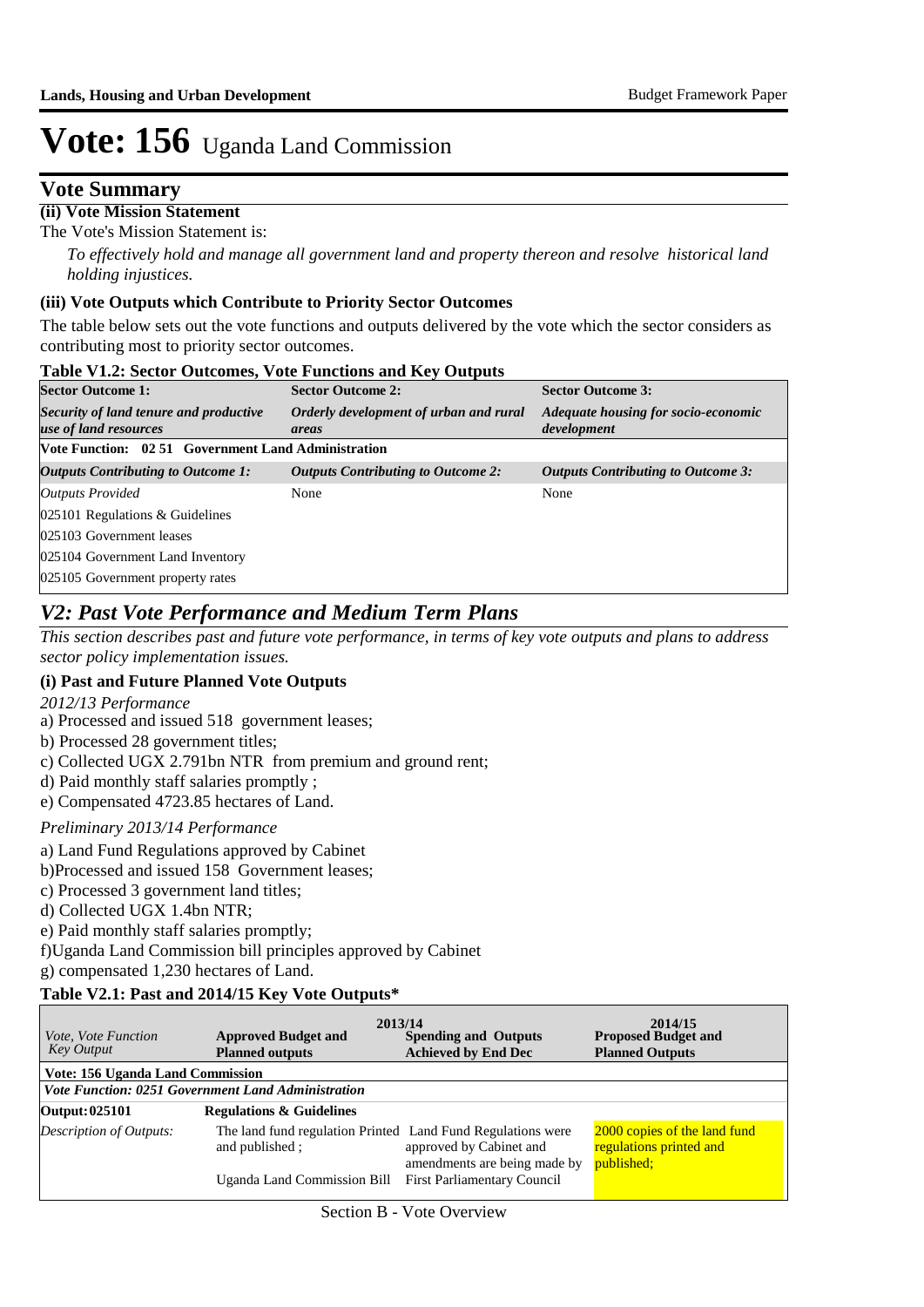## **Vote Summary**

| Vote, Vote Function<br><b>Key Output</b>                  | <b>Approved Budget and</b><br><b>Planned outputs</b>  |                               | 2013/14<br><b>Spending and Outputs</b><br><b>Achieved by End Dec</b> |                                                                  | 2014/15<br><b>Proposed Budget and</b><br><b>Planned Outputs</b>                                                                                                                  |        |
|-----------------------------------------------------------|-------------------------------------------------------|-------------------------------|----------------------------------------------------------------------|------------------------------------------------------------------|----------------------------------------------------------------------------------------------------------------------------------------------------------------------------------|--------|
|                                                           | drafted and stake holders<br>consulted.               |                               | Principles of ULC Bill was<br>process of drafting the Bill           | approved by Cabinet and First<br>Parliamentary Council is in the | <b>Develop Land Fund Regulations</b><br>guidelines<br>The public sensitised about<br>land fund regulations<br><b>Consultations made on Uganda</b><br><b>Land Commission Bill</b> |        |
| Performance Indicators:                                   |                                                       |                               |                                                                      |                                                                  |                                                                                                                                                                                  |        |
| Status of Uganda Land<br><b>Commission Bill</b>           |                                                       |                               |                                                                      |                                                                  | 5. The Bill under Cabinet for<br>Approval                                                                                                                                        |        |
| Output Cost: UShs Bn:                                     |                                                       | 0.069                         | UShs Bn:                                                             | 0.014                                                            | <b>UShs Bn:</b>                                                                                                                                                                  | 0.075  |
| Output: 025103                                            | <b>Government leases</b>                              |                               |                                                                      |                                                                  |                                                                                                                                                                                  |        |
| Description of Outputs:                                   | Issue 600 government leases;<br>Collect UGX 4 bn NTR. |                               | 158 leases were issued by<br>Government<br>Collected 1.4bn NTR       |                                                                  | <b>Issue 500 government leases;</b><br>Collect UGX 4 bn NTR.                                                                                                                     |        |
| Performance Indicators:                                   |                                                       |                               |                                                                      |                                                                  |                                                                                                                                                                                  |        |
| No. of lease applications<br>processed                    | 600                                                   |                               | 158                                                                  |                                                                  | 500                                                                                                                                                                              |        |
| Amount of NTR collected<br>(USHs bn)                      | $\overline{4}$                                        |                               | 1.4                                                                  |                                                                  | 4                                                                                                                                                                                |        |
| Output Cost: UShs Bn:                                     |                                                       | 0.154                         | UShs Bn:                                                             | 0.009                                                            | <b>UShs Bn:</b>                                                                                                                                                                  | 0.154  |
| <b>Output: 025104</b>                                     | <b>Government Land Inventory</b>                      |                               |                                                                      |                                                                  |                                                                                                                                                                                  |        |
| Description of Outputs:                                   | land titles.                                          | Plan to process 60 government | 3 Government land titles<br>processd                                 |                                                                  | Plan to process 40 government<br>land titles.                                                                                                                                    |        |
| Performance Indicators:                                   |                                                       |                               |                                                                      |                                                                  |                                                                                                                                                                                  |        |
| Number of Government land 60<br>titles provessed          |                                                       |                               | 3                                                                    |                                                                  | 40                                                                                                                                                                               |        |
| Number of bonafide<br>occupants registered                | 1,750                                                 |                               | $\boldsymbol{0}$                                                     |                                                                  | 1,000                                                                                                                                                                            |        |
| Output Cost: UShs Bn:                                     |                                                       | 0.341                         | UShs Bn:                                                             | 0.049                                                            | <b>UShs Bn:</b>                                                                                                                                                                  | 0.525  |
| Output: 025105                                            | <b>Government property rates</b>                      |                               |                                                                      |                                                                  |                                                                                                                                                                                  |        |
| Description of Outputs:                                   | Plan to pay 1 urban council.                          |                               | Nil                                                                  |                                                                  | Plan to pay 7urban council.                                                                                                                                                      |        |
| Performance Indicators:                                   |                                                       |                               |                                                                      |                                                                  |                                                                                                                                                                                  |        |
| Hectares of land acquired to<br>secure bonafide occupants | 4,000                                                 |                               | 1,230                                                                |                                                                  | 4,000                                                                                                                                                                            |        |
| Output Cost: UShs Bn:                                     |                                                       | 0.050                         | UShs Bn:                                                             | 0.002                                                            | <b>UShs Bn:</b>                                                                                                                                                                  | 0.050  |
| <b>Vote Function Cost</b>                                 | <b>UShs Bn:</b>                                       |                               | 12.995 UShs Bn:                                                      |                                                                  | 10.190 <mark>UShs Bn:</mark>                                                                                                                                                     | 13.645 |
| <b>Cost of Vote Services:</b>                             | $UShs Bn$ :                                           |                               | 12.645 UShs Bn:                                                      |                                                                  | 10.190 <i>UShs Bn:</i>                                                                                                                                                           | 13.645 |

*\* Excluding Taxes and Arrears*

*2014/15 Planned Outputs*

In the financial year 2014/15 the Commission has planned following the outputs;

a) Compensate 4000hectares of registered land from absentee

b)Train the demacation team and register bonafide occupants for ultimate activity of regularizing their land ownership;

c) Print, publish and sensitise the public about the land fund Regulations

landlords;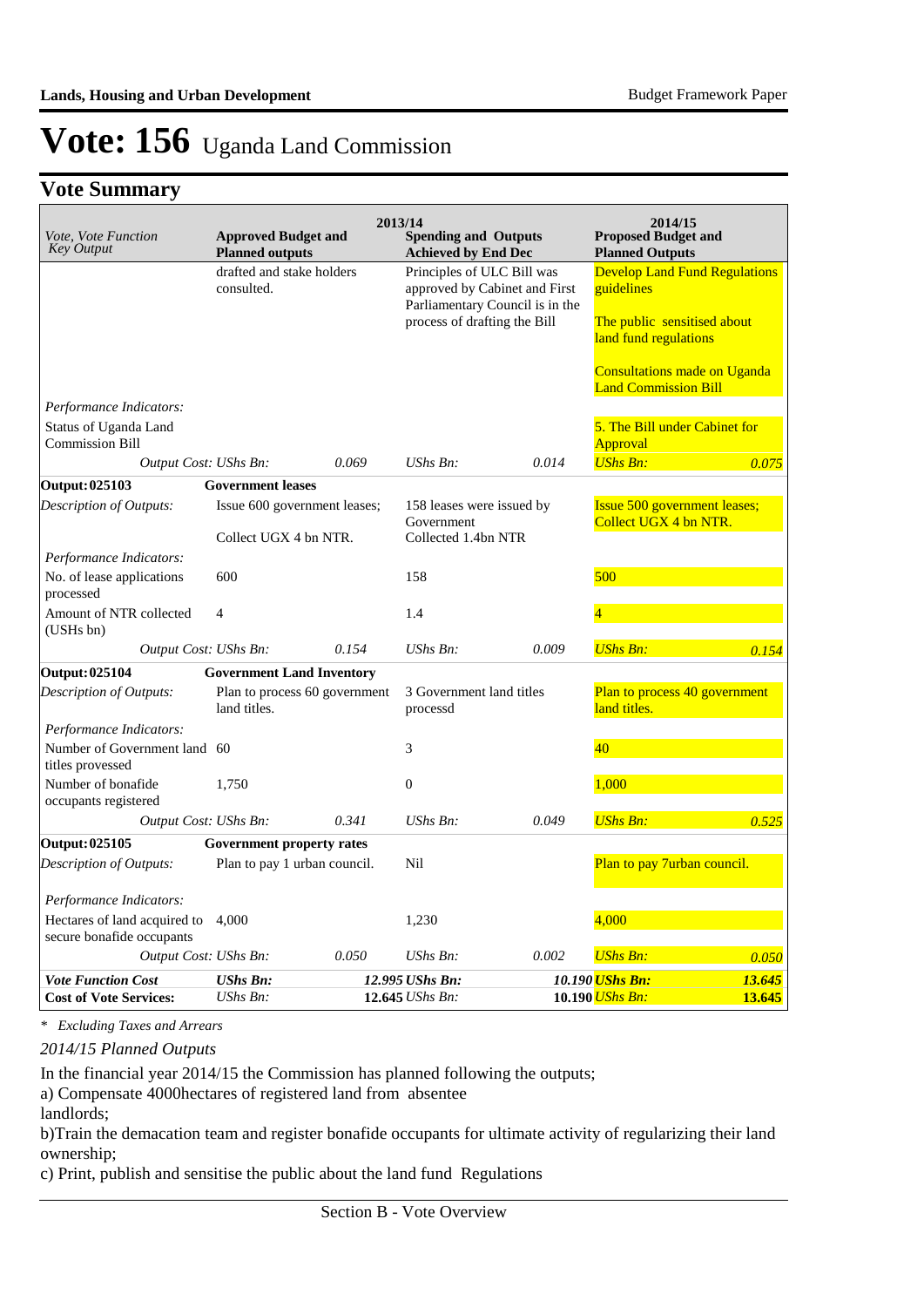### **Vote Summary**

d) Collect UGX 4 bn NTR from Premium and ground rent;

e) Process and issue 500 government leases;

f) Pay monthly staff salaries promptly.

G)Develop an electronic data base management system for Government Land Inventory

h)The Bill under Cabinet for approval

i)Develop Land Fund Regulation guidelines

#### **Table V2.2: Past and Medium Term Key Vote Output Indicators\***

|                                                                 |                           |                  | 2013/14                             |               | <b>MTEF Projections</b> |         |  |  |
|-----------------------------------------------------------------|---------------------------|------------------|-------------------------------------|---------------|-------------------------|---------|--|--|
| <i>Vote Function Key Output</i><br><b>Indicators and Costs:</b> | 2012/13<br><b>Outturn</b> | Approved<br>Plan | <b>Outturn by</b><br><b>End Dec</b> | 2014/15       | 2015/16                 | 2016/17 |  |  |
| Vote: 156 Uganda Land Commission                                |                           |                  |                                     |               |                         |         |  |  |
| <b>Vote Function:0251 Government Land Administration</b>        |                           |                  |                                     |               |                         |         |  |  |
| Status of Uganda Land Commission                                |                           |                  |                                     | 5. The Bill   |                         |         |  |  |
| Bill                                                            |                           |                  |                                     | under Cabinet |                         |         |  |  |
|                                                                 |                           |                  |                                     | for Approval  |                         |         |  |  |
| Amount of NTR collected (USHs bn)                               |                           | 4                | 1.4                                 |               | $\overline{4}$          |         |  |  |
| No. of lease applications processed                             |                           | 600              | 158                                 | 500           | 500                     |         |  |  |
| Number of bonafide occupants                                    |                           | 1,750            | $\vert$ 0                           | 1,000         |                         |         |  |  |
| registered                                                      |                           |                  |                                     |               |                         |         |  |  |
| Number of Government land titles                                |                           | 60               | 3 <sup>1</sup>                      | 40            | 60                      |         |  |  |
| provessed                                                       |                           |                  |                                     |               |                         |         |  |  |
| Hectares of land acquired to secure                             |                           | 4,000            | 1,230                               | 4,000         | 4000                    |         |  |  |
| bonafide occupants                                              |                           |                  |                                     |               |                         |         |  |  |
| <b>Vote Function Cost (UShs bn)</b>                             | 11.433                    | 12.645           | 10.190                              | 13.645        | 15.861                  | 16.586  |  |  |
| <b>Cost of Vote Services (UShs Bn)</b>                          | 11.433                    | 12.645           | 10.190                              | 13.645        | 15.861                  | 16.586  |  |  |

#### *Medium Term Plans*

In the medium term, the Commission plans the following activities;

a) Issue government leases and collect

NTR;

b)Process government

titles;

c) Verify and pay property rates for

government;

d) Compensate absentee land lords to secure bonafide

occupants;

e) Regularize land ownership of bonafide occupants;

f) Disseminate and implement land fund regulation.

g) Develop Land Fund Regulation guidelines

h)Disseminating and implementing the ULC Act

#### **(ii) Efficiency of Vote Budget Allocations**

The Commission plans to improve efficiency by implementing the staff structure once it is approved, Printing, disseminating and sensitising the public about Land Fund Regulations as these will assist the Commission in the registration and regularisation of land ownership to bonafide occupants

#### **Table V2.3: Allocations to Key Sector and Service Delivery Outputs over the Medium Term**

| $(ii)$ % Vote Budget |         |                                            |  |
|----------------------|---------|--------------------------------------------|--|
|                      |         |                                            |  |
|                      |         | $0.0\%$                                    |  |
|                      | $4.9\%$ | 2013/14 2014/15 2015/16 2016/17<br>$5.9\%$ |  |

The key service delivery is under acquisition of Land by Government. The costing assumption made for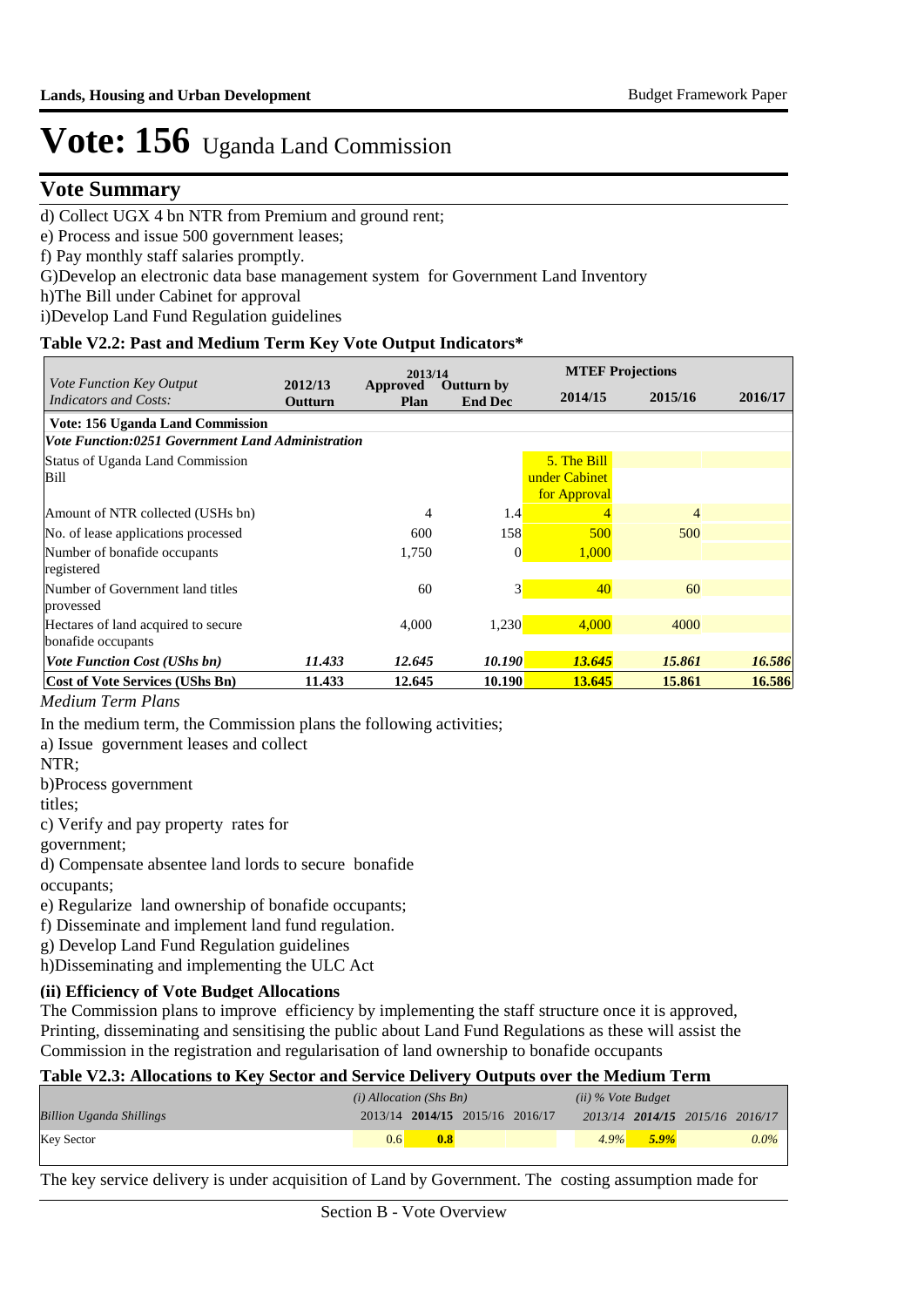### **Vote Summary**

achieving the output is market value at that time. Other costs include opening boundaries and valuing the land to be procured.

#### **Table V2.4: Key Unit Costs of Services Provided and Services Funded (Shs '000)**

| <b>Unit Cost</b><br><b>Description</b>            | Actual<br>2012/13 | <b>Planned</b><br>2013/14 | <b>Actual</b><br>by Sept | <b>Proposed</b><br>2014/15 | <b>Costing Assumptions and Reasons for</b><br>any Changes and Variations from Plan |
|---------------------------------------------------|-------------------|---------------------------|--------------------------|----------------------------|------------------------------------------------------------------------------------|
|                                                   |                   |                           |                          |                            |                                                                                    |
| Vote Function:0251 Government Land Administration |                   |                           |                          |                            |                                                                                    |
| Transport equipment<br>(vehicle/motor cycle)      |                   | 300,000                   |                          | 195,000                    | market prices and projections                                                      |
| Stationery                                        |                   | 15                        |                          | 15                         | market prices and projections                                                      |
| p                                                 |                   |                           |                          |                            |                                                                                    |
| Media adverts on news<br>papers                   |                   | 2,413                     |                          | 1,667                      | market prices and projections                                                      |
| Land                                              | 1.796             | 1,775                     |                          | 2,161                      | market prices and projections                                                      |
| Fuel/lubricants                                   |                   | $\overline{4}$            |                          |                            | market prices and projections                                                      |
| Allowances                                        |                   | 414                       |                          |                            | Government rates                                                                   |
| 0 <sup>0</sup>                                    |                   |                           |                          |                            |                                                                                    |

#### **(iii) Vote Investment Plans**

The levels of funding for Capital purchases over the medium term is to enable bonafide occupants to acquire registrable interest and therefore eliminate land holding injustices

#### **Table V2.5: Allocations to Capital Investment over the Medium Term**

|                                           | $(i)$ Allocation (Shs Bn) |                  |                                 | $(ii)$ % Vote Budget |           |          |                                 |              |
|-------------------------------------------|---------------------------|------------------|---------------------------------|----------------------|-----------|----------|---------------------------------|--------------|
| <b>Billion Uganda Shillings</b>           |                           |                  | 2013/14 2014/15 2015/16 2016/17 |                      |           |          | 2013/14 2014/15 2015/16 2016/17 |              |
| Consumption Expendture (Outputs Provided) | 1.7                       | 1.9 <sub>l</sub> | 0.7                             |                      | $13.8\%$  | $14.3\%$ | 4.9%                            |              |
| Investment (Capital Purchases)            | 10.9                      | 11.7             | 14.0                            | 15.4                 | $86.2\%$  | $85.7\%$ |                                 | 95.1% 100.0% |
| <b>Grand Total</b>                        | 12.6                      | 13.6             | 14.7                            | 15.4                 | $100.0\%$ |          | $100.0\%$ 100.0% 100.0%         |              |

Land compensation to secure bibanja and bona fide occupants from evictions by landlords.

#### **Table V2.6: Major Capital Investments**

| <b>Project, Programme</b>                             | 2013/14                                                                        | 2014/15                                                                                 |                                                                                     |  |
|-------------------------------------------------------|--------------------------------------------------------------------------------|-----------------------------------------------------------------------------------------|-------------------------------------------------------------------------------------|--|
| <b>Vote Function Output</b><br><b>UShs Thousand</b>   | <b>Approved Budget, Planned</b><br><b>Outputs (Quantity and Location)</b>      | <b>Actual Expenditure and</b><br><b>Outputs by September</b><br>(Quantity and Location) | <b>Proposed Budget, Planned</b><br><b>Outputs (Quantity and Location)</b>           |  |
| <b>Project 0989 Support to Uganda Land Commission</b> |                                                                                |                                                                                         |                                                                                     |  |
| 025171 Acquisition of Land<br>by Government           | 4,000 hectares of land<br>compensated;                                         | 1.230 hectares of land<br>compensated                                                   | 4,500 hectares of land<br>compensated;                                              |  |
|                                                       | Sensitise and register Bonafide<br>occupants on Land acquired by<br>government |                                                                                         | Sensitise and register 1000<br>Bonafide occupants on Land<br>acquired by government |  |
| Total                                                 | 10,294,758                                                                     | 3,140,055                                                                               | 11,295,000                                                                          |  |
| <b>GoU</b> Development                                | 10,294,758                                                                     | 3.140.055                                                                               | 11.295.000                                                                          |  |
| <b>External Financing</b>                             | 0                                                                              | 0                                                                                       | $\theta$                                                                            |  |

#### **(iv) Vote Actions to improve Priority Sector Outomes**

ULC plans to Print, Gazette and sensitise the public about Land Fund regulations. These are key instruments in guiding all work related to the Land Fund which ULC handles.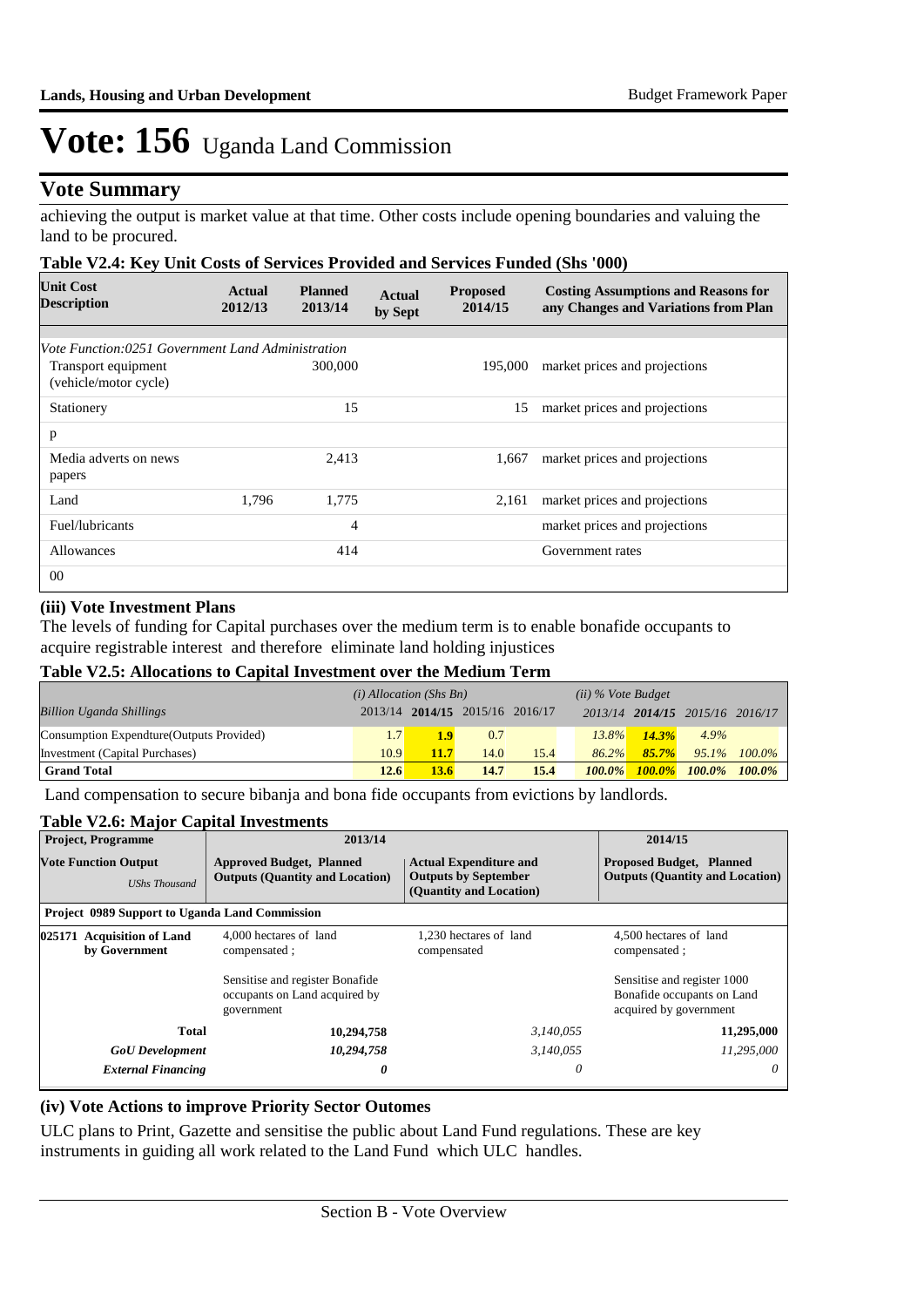## **Vote Summary**

|                                                                                                                       | Table V2.7: Priority Vote Actions to Improve Sector Performance                                                                 |                                                                                              |                                                                        |
|-----------------------------------------------------------------------------------------------------------------------|---------------------------------------------------------------------------------------------------------------------------------|----------------------------------------------------------------------------------------------|------------------------------------------------------------------------|
| 2013/14 Planned Actions:                                                                                              | 2013/14 Actions by Sept:                                                                                                        | 2014/15 Planned Actions:                                                                     | <b>MT Strategy:</b>                                                    |
| <b>Sector Outcome 0:</b>                                                                                              |                                                                                                                                 |                                                                                              |                                                                        |
|                                                                                                                       | Vote Function: 02.51 Government Land Administration                                                                             |                                                                                              |                                                                        |
| VF Performance Issue:                                                                                                 | 3. Inadequate staffing structure                                                                                                |                                                                                              |                                                                        |
| Implement the new staff<br>Staff structure was submitted<br>to MoPs and is still waiting for<br>structure<br>approval |                                                                                                                                 | Implement the new staff<br>structure once it is approved                                     | Implement the new staff<br>structure                                   |
|                                                                                                                       | Sector Outcome 1: Security of land tenure and productive use of land resources                                                  |                                                                                              |                                                                        |
|                                                                                                                       | Vote Function: 02.51 Government Land Administration                                                                             |                                                                                              |                                                                        |
| VF Performance Issue:                                                                                                 | 1. Inadequate funds for the land fund and operations of the commission                                                          |                                                                                              |                                                                        |
| Land Fund regulations<br>printed and published                                                                        | Land Fund Regulations were<br>approved by Cabinet and<br>amendments are being made<br>by First Parliamentary Council            | <b>Land Fund Regulations</b><br>guidelines developed and the<br>public sensitised about them | Review plans and continue it's<br>implementation.                      |
|                                                                                                                       | Sector Outcome 2: Orderly development of urban and rural areas                                                                  |                                                                                              |                                                                        |
|                                                                                                                       | Vote Function: 02 51 Government Land Administration                                                                             |                                                                                              |                                                                        |
| VF Performance Issue:                                                                                                 | 2. Lack of statutory budget for the commission                                                                                  |                                                                                              |                                                                        |
| ULC Bill drafted and<br>submitted to Cabinet for<br>approval                                                          | Principles of ULC Bill were<br>approved by Cabinet and First<br>Parliamentary Council is in the<br>process of drafting the Bill | <b>Secure Cabinet approval for</b><br><b>ULC Bill</b>                                        | Use Uganda Land<br><b>Commission Act to create</b><br>statutory budget |

### *V3 Proposed Budget Allocations for 2014/15 and the Medium Term*

*This section sets out the proposed vote budget allocations for 2014/15 and the medium term, including major areas of expenditures and any notable changes in allocations.* 

#### **Table V3.1: Past Outturns and Medium Term Projections by Vote Function\***

|                                     |                           | 2013/14                |                             | <b>MTEF Budget Projections</b> |         |         |
|-------------------------------------|---------------------------|------------------------|-----------------------------|--------------------------------|---------|---------|
|                                     | 2012/13<br><b>Outturn</b> | Appr.<br><b>Budget</b> | Spent by<br><b>End Sept</b> | 2014/15                        | 2015/16 | 2016/17 |
| Vote: 156 Uganda Land Commission    |                           |                        |                             |                                |         |         |
| 0251 Government Land Administration | 11.433                    | 12.645                 | 3.386                       | 13.645                         | 15.861  | 16.586  |
| <b>Total for Vote:</b>              | 11.433                    | 12.645                 | 3.386                       | 13.645                         | 15.861  | 16.586  |

#### **(i) The Total Budget over the Medium Term**

The total allocations are FY 2014/15-12.63bn, FY 2015/16-14.67bn and FY 2016/17-15.36

### **(ii) The major expenditure allocations in the Vote for 2014/15**

The major expenditure allocations are in the following areas:-

a) Land compensation to secure bonafide

occupants;

b) Publishing and implementation of land fund

regulation;

d) Development of Uganda Land Commission Bill;

e) Payment of staff salaries;

f) Training demarcation team and registration of bonafide occupants.

g) Purchase of three double cabin pickups for the Commission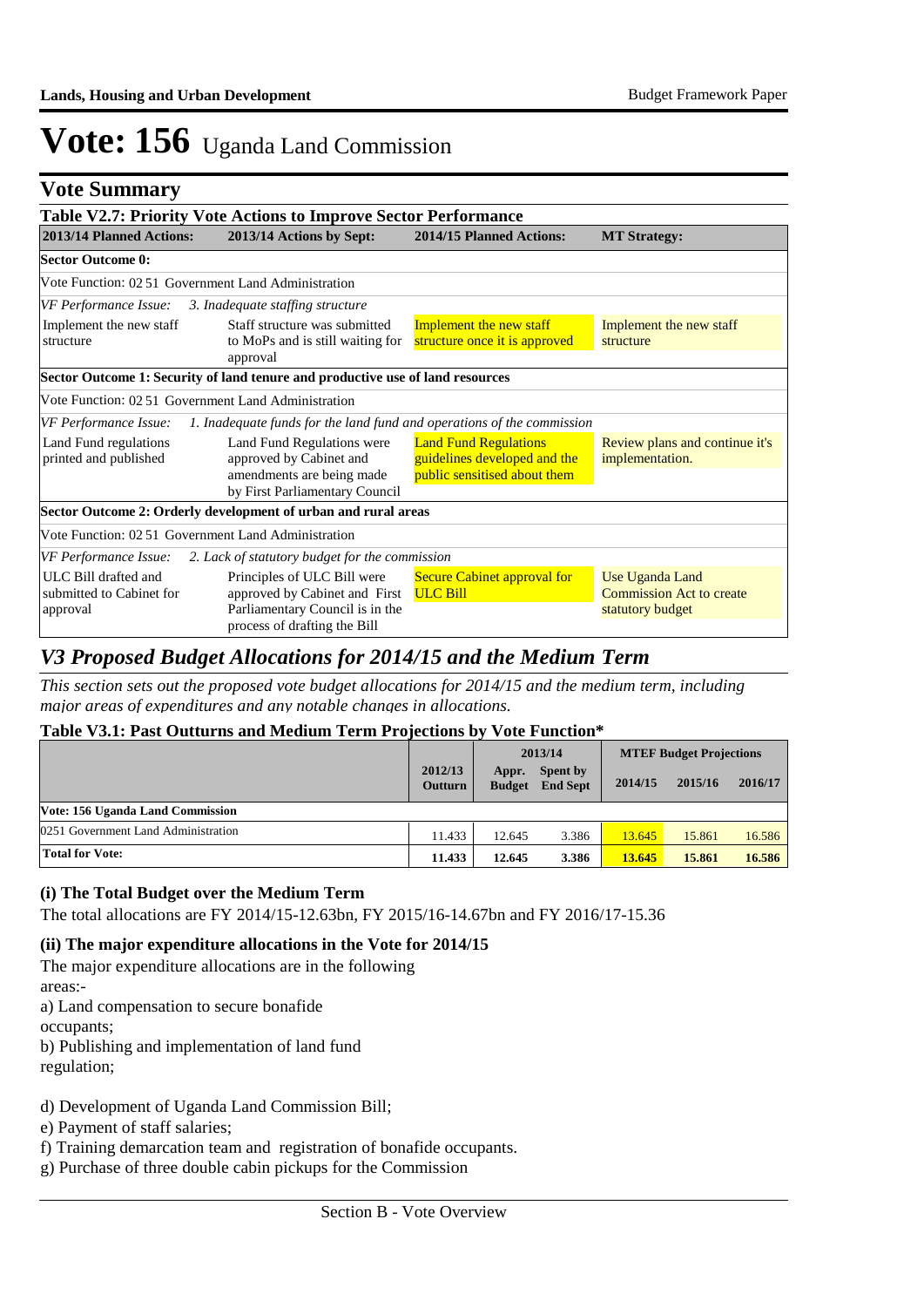### **Vote Summary**

### **(iii) The major planned changes in resource allocations within the Vote for 2014/15**

The major changes are under Govermnet Land inventory. ULC plans to have a Government Land Inventry in 2014/15

#### **Table V3.2: Key Changes in Vote Resource Allocation**

|                                                     | 2014/15                    | <b>Changes in Budget Allocations and Outputs from 2013/14 Planned Levels:</b>          | 2015/16                    | 2016/17 | <b>Justification for proposed Changes in</b><br><b>Expenditure and Outputs</b>    |
|-----------------------------------------------------|----------------------------|----------------------------------------------------------------------------------------|----------------------------|---------|-----------------------------------------------------------------------------------|
|                                                     |                            | Vote Function:0204 Government Land Administration                                      |                            |         |                                                                                   |
| Output:                                             |                            | 0251 04 Government Land Inventory                                                      |                            |         |                                                                                   |
| <b>UShs Bn:</b>                                     |                            | $0.184$ UShs Bn:                                                                       | $-0.341$ UShs Bn:          |         | -0.341 Titling of Government land restricts                                       |
| More funds have been<br>allocated to facilitate the |                            |                                                                                        |                            |         | encrochment by the public. It helps the<br>Government in the better allocation of |
| activities required for                             |                            |                                                                                        |                            |         | land for investment                                                               |
|                                                     | ensuring that Government   |                                                                                        |                            |         |                                                                                   |
| land is titled                                      |                            |                                                                                        |                            |         |                                                                                   |
| Output:                                             |                            | 0251 71 Acquisition of Land by Government                                              |                            |         |                                                                                   |
| <b>UShs Bn:</b>                                     |                            | $1.350$ UShs Bn:                                                                       | $4.027$ UShs Bn:           |         | 5.424 Compensating absentee lardlord enables                                      |
|                                                     |                            | The additional funds will be The additional funds will be The additional funds will be |                            |         | bonafide occupants to secure registrable                                          |
|                                                     | used to clear backlogs and | used to clear backlogs and                                                             | used to clear backlogs and |         | interest and develop their lands through                                          |
|                                                     | compensate more absentee   | compensate more absentee                                                               | compensate more absentee   |         | farming and other investments                                                     |
| landlords                                           |                            | landlords                                                                              | <b>landlords</b>           |         |                                                                                   |
| Output:                                             |                            | 0251 72 Government Buildings and Administrative Infrastructure                         |                            |         |                                                                                   |
| <b>UShs Bn:</b>                                     |                            | $-0.080$ UShs Bn:                                                                      | $-0.110$ UShs Bn:          |         | <b>-0.110</b> The reduction is due to completion of                               |
| <b>Refurbishment of ULC</b><br>offices              |                            |                                                                                        |                            |         | major works. The funds will be used for<br>refurbishment of offices               |
|                                                     |                            | 0251 75 Purchase of Motor Vehicles and Other Transport Equipment                       |                            |         |                                                                                   |
| Output:<br><b>UShs Bn:</b>                          |                            | $-0.405$ UShs Bn:                                                                      | $-0.750$ UShs Bn:          |         | -0.750 The 3 double cabin pickups will help the                                   |
|                                                     | Purchase on 3 double cabin |                                                                                        |                            |         | Commission expediate some activities                                              |
|                                                     | pickups for the Commission |                                                                                        |                            |         | like field inspections which are required                                         |
|                                                     |                            |                                                                                        |                            |         | for achieving most of the outputs                                                 |
| Output:                                             |                            | 0251 76 Purchase of Office and ICT Equipment, including Software                       |                            |         |                                                                                   |
| <b>UShs Bn:</b>                                     |                            | $-0.060$ UShs Bn:                                                                      | $-0.080$ UShs Bn:          |         | -0.080 Good record keeping and fast trucking                                      |
| This is to create a file                            |                            |                                                                                        |                            |         | of information is important for any                                               |
| management ICT system                               |                            |                                                                                        |                            |         | descion making process forexample land<br>allocation to investors                 |

### *V4: Vote Challenges for 2014/15 and the Medium Term*

*This section sets out the major challenges the vote faces in 2014/15 and the medium term which the vote has been unable to address in its spending plans.*

Unfunded outputs include Property rates and Acquisition of land by Government which contribute most to the arrears of the Commission

#### **Table V4.1: Additional Output Funding Requests**

| <b>Additional Requirements for Funding and</b><br><b>Outputs in 2014/15:</b> |                                                   | <b>Justification of Requirement for</b><br><b>Additional Outputs and Funding</b> |  |  |  |  |
|------------------------------------------------------------------------------|---------------------------------------------------|----------------------------------------------------------------------------------|--|--|--|--|
|                                                                              | Vote Function:0205 Government Land Administration |                                                                                  |  |  |  |  |
| Output:                                                                      | 0251 05 Government property rates                 |                                                                                  |  |  |  |  |
| $UShs Bn:$                                                                   | 5.400                                             | Property rates payments is the main contributer to ULC arrears                   |  |  |  |  |
| 27 urban councils to be paid property rates                                  |                                                   | If we pay all urban councils their property rates, this will be                  |  |  |  |  |
|                                                                              |                                                   | additional revenue to the urban councils which can be used for                   |  |  |  |  |
|                                                                              |                                                   | development                                                                      |  |  |  |  |
| Output:                                                                      | 0251 71 Acquisition of Land by Government         |                                                                                  |  |  |  |  |
| UShs Bn:                                                                     | 4.035                                             | Compensations to land lords whose lands have bonafide                            |  |  |  |  |
| $2000$ ha                                                                    |                                                   | occupants is aimed at restoring tenure security of occupants; this               |  |  |  |  |
|                                                                              |                                                   | increases agricultural production and productivity which                         |  |  |  |  |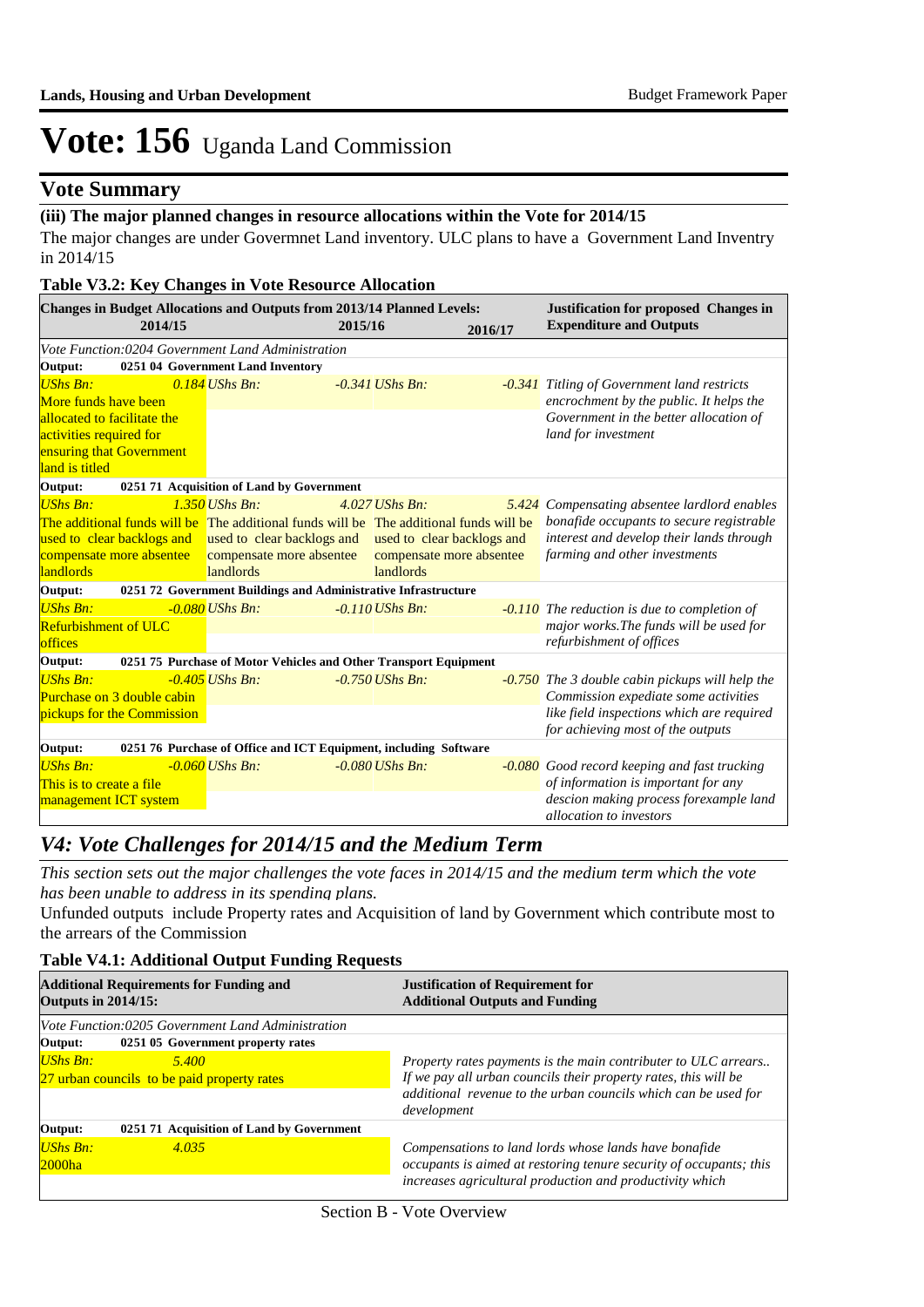## **Vote Summary**

| <b>Additional Requirements for Funding and</b> | <b>Justification of Requirement for</b> |
|------------------------------------------------|-----------------------------------------|
| <b>Outputs in 2014/15:</b>                     | <b>Additional Outputs and Funding</b>   |
|                                                | enhances employment creation.           |

*This section discusses how the vote's plans will address and respond to the cross-cutting policy, issues of gender and equity; HIV/AIDS; and the Environment, and other budgetary issues such as Arrears and NTR..* 

#### **(i) Cross-cutting Policy Issues**

#### *(i) Gender and Equity*

Under the Vote Function:0251 Government land administration, output 025102 Financial and administrative services. Budget allocations for gender and equity issued have been catered for

#### *(ii) HIV/AIDS*

Under the Vote Function:0251 Government land administration, output 025102 Financial and administrative services. Budget allocations for HIV/Aids workplace awareness, care and welfare have been planned.

#### *(iii) Environment*

Under the Vote Function:0251 Government land administration, output 025104 Government land inventory; budget allocations have been made for land inspections and coordination with Ministry of Water and Environment, NEMA and NFA to have wetlands identified and demarcated to avoid encroachment and leasing out.

#### **(ii) Payment Arrears**

The table below shows all the payment arrears outstanding for the Vote:

| Payee                                     | <b>Payment Due Date</b> | <b>Amount (UShs Bn)</b> |
|-------------------------------------------|-------------------------|-------------------------|
| Lira Municipal Coucil (Adyel division)    | 07/01/2014              | 21,256,962.00           |
| Arua Municipal Council                    | 07/01/2014              | 146,689,650.00          |
| Busia                                     | 07/01/2014              | 24,417,600.00           |
| Entebbe Municipal Council                 | 07/01/2014              | 288,254,172.00          |
| Fortportal Municipal Council              | 07/01/2014              | 64,527,900.00           |
| Gulu Municipal Council                    | 07/01/2014              | 31,320,957.00           |
| Hoima Municipal Council                   | 07/01/2014              | 12,322,560.00           |
| Jinja Municipal Council                   | 07/01/2014              | 707,418,060.00          |
| K.C.C - Central division                  | 07/01/2014              | 1,835,119,004.00        |
| K.C.C - Kawempe division                  |                         |                         |
| K.C.C - Nakawa division                   | 07/01/2014              | 1,285,300,674.00        |
| Kabale Municipal Council                  | 07/01/2014              | 198,946,080.00          |
| Kabwohe-Itendero Town Council             | 07/01/2014              | 17,571,000.00           |
| Adjumani Town Council                     | 07/01/2014              | 47,790,000.00           |
| Kayunga Town Council                      |                         |                         |
| Tororo Municipal Council                  | 07/01/2014              | 19,230,686.00           |
| Lira Municipal Coucil (Railways division) |                         |                         |
| Lugazi Towm Council                       | 07/01/2014              | 18,461,860.00           |
| Masaka Municipal council                  | 07/01/2014              | 34,374,208.00           |
| Mbale Municipal Council                   | 07/01/2014              | 40,747,346.00           |
| Mbarara Municipal Council                 | 07/01/2014              | 372,063,336.00          |
| Moyo Town Council                         |                         |                         |
| Nebbi Town Council                        | 07/01/2014              | 17,855,700.00           |
| Njeru Town Council                        | 07/01/2014              | 6,819,476.00            |
| Njeru Town Council(Njeru Stock Farm)      |                         |                         |